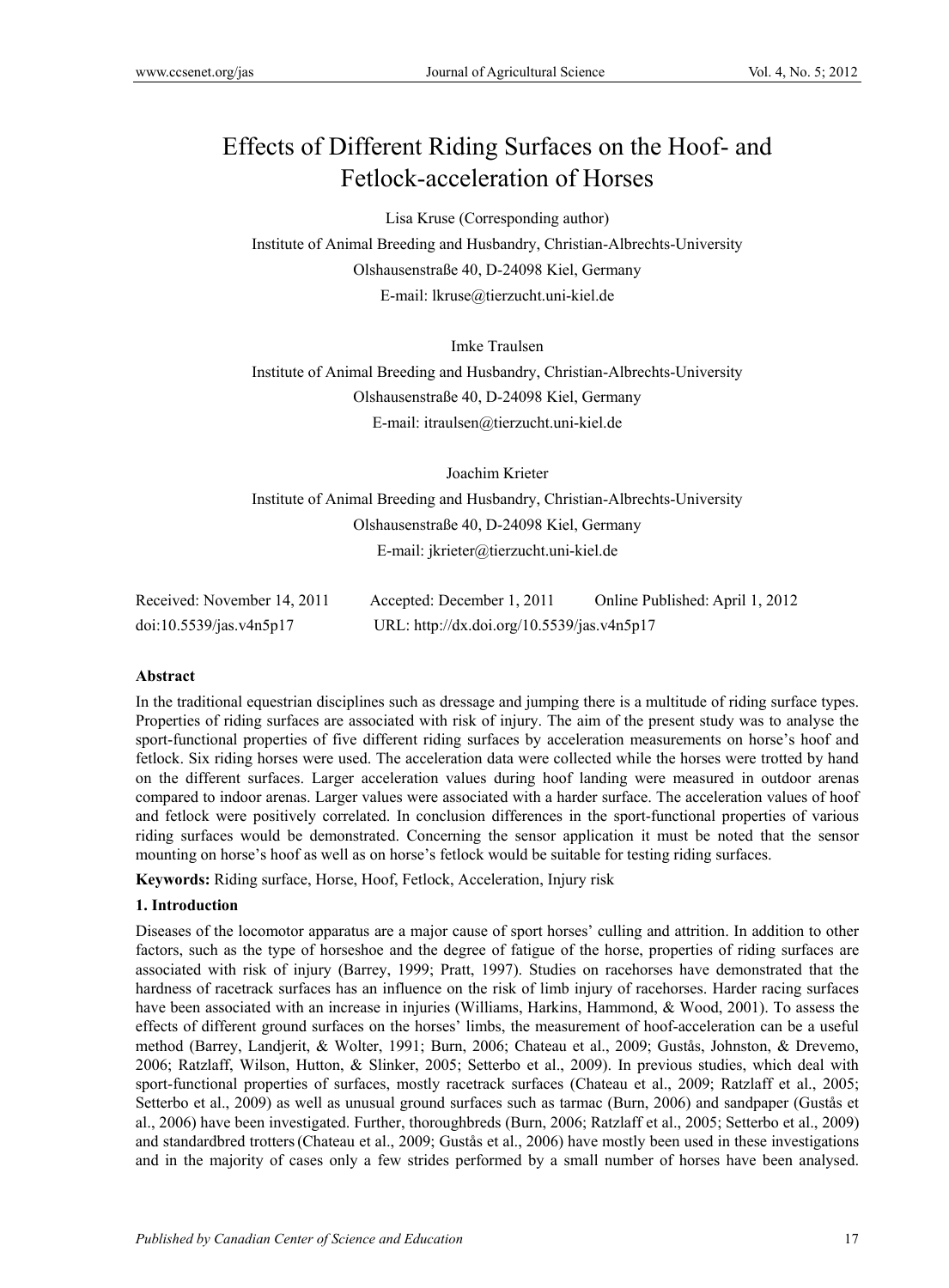However, previous studies have also shown a high variability between as well as within horses (Chateau et al., 2009) and the necessity to record a larger number of strides from several horses.

In traditional equestrian disciplines such as dressage and jumping there is a multitude of riding surface types, so that differences in the sport-functional properties of the surfaces, such as hardness and shearing strength, could be expected. For surfaces with footing for dressage or jumping horses, measurement devices, which were easy to use and supplied satisfactory results, were not established in practise. Further, investigations into acceleration data on riding surfaces, which have used several warmblood horses as well as a greater number of strides, have not been yet conducted.

The aim of the present study was to analyse the sport-functional properties of different riding surfaces by acceleration measurement on horses' hoof and fetlock with an easy to handle measurement device. Another objective of this investigation was to record hoof- and fetlock-acceleration simultaneously to compare the measurement results of both sensor applications. In the present investigation different warmblood horses were used for surface testing and the acceleration-time curves were recorded over approximately 65 seconds.

#### **2. Materials and Methods**

#### *2.1 Horses and Ground Surfaces*

Six Holsteiner warmblood geldings between the ages of five and six years were used in the present investigation. The body mass of each horse was between 542 kg and 603 kg and each had a stick measure between 165 cm and 177 cm. Furthermore they were shod with standard steel shoes. Each horse was trained to trot by hand on the different surfaces. Five riding surfaces were tested: two outdoor arenas; one with a grass surface (grass outdoor) and one with a sand surface (sand outdoor) as well as three indoor arenas; one with a sand-synthetic fibre surface used for lunging (sand-synthetic indoor I), one with a sand-synthetic fibre surface used for jumping horses (sand-synthetic indoor II) and one with a sand-sawdust surface used for dressage horses (sand-sawdust indoor). All five tested riding surfaces were in good condition and regularly maintained.

#### *2.2 Device Description*

In the present investigation a motion analysis system developed by Noraxon (Noraxon U.S.A. Inc., Scottsdale, Arizona) was used. The motion analysis system consisted of two small biaxial accelerometers and a measurement station (MyoTrace 400) as well as special software (MyoResearch XP). The accelerometers had a weight of 2.8 g and a range of  $\pm$ /- 98.1 m/s<sup>2</sup> with a sensitivity of 981 mV/m/s<sup>2</sup>. The acceleration data were stated in multiples of acceleration due to gravity  $(1 g = 9.81 \text{ m/s}^2)$ . One accelerometer device was fixed to the lateral hoof wall of the left forelimb (Fig. 1). The other accelerometer device was fixed laterally on the fetlock of the same leg (Fig. 1). Fixation was performed using double sided adhesive tape and fabric tape. The y-axes of the two accelerometers were aligned to the ground and the x-axes were oriented to the direction of movement. The two acceleration devices were connected via a cable with the measurement station. Self-adhesive bandages were used to fix the cables on the horse's limb. The measurement station was fixed to a surcingle, which the horse was wearing during data acquisition. Via Bluetooth the measurement station transferred acceleration data simultaneously to a notebook. The notebook was used for starting and stopping the data acquisition as well as for measurement control. Data acquisition was performed at 1 004.03 Hz. A 500 Hz anti-aliasing filter was included in the motion analysis system.

## *2.3 Data Acquisition*

As mentioned before, five riding surfaces were tested. Each surface was tested with the six horses. The data was logged for 65 seconds while the horse was trotted by hand on a defined circle with a diameter of 16 meters. In the first step the horses were adapted to the accelerometer devices. Data acquisition was checked with the notebook and was performed as soon as the horse trotted in a regular cadence. Each run was filmed with a video recorder. The videos were used to calculate the mean speed of each horse on each surface. Therefore, the time, which was needed by the horse for trotting three circles, was stopped and the mean speed was calculated by the following expression:

mean speed  $=3d\pi$ /t<sub>S</sub>, in which *d* is the diameter of the circle in meters and  $t<sub>S</sub>$  is the time in seconds, which was needed by the horse for trotting three circles.

To reduce the influence of sensor application to data recording, all five surfaces were tested with one horse before the sensors were attached to the next horse, and so on. The order of the tested riding arenas differed from run to run.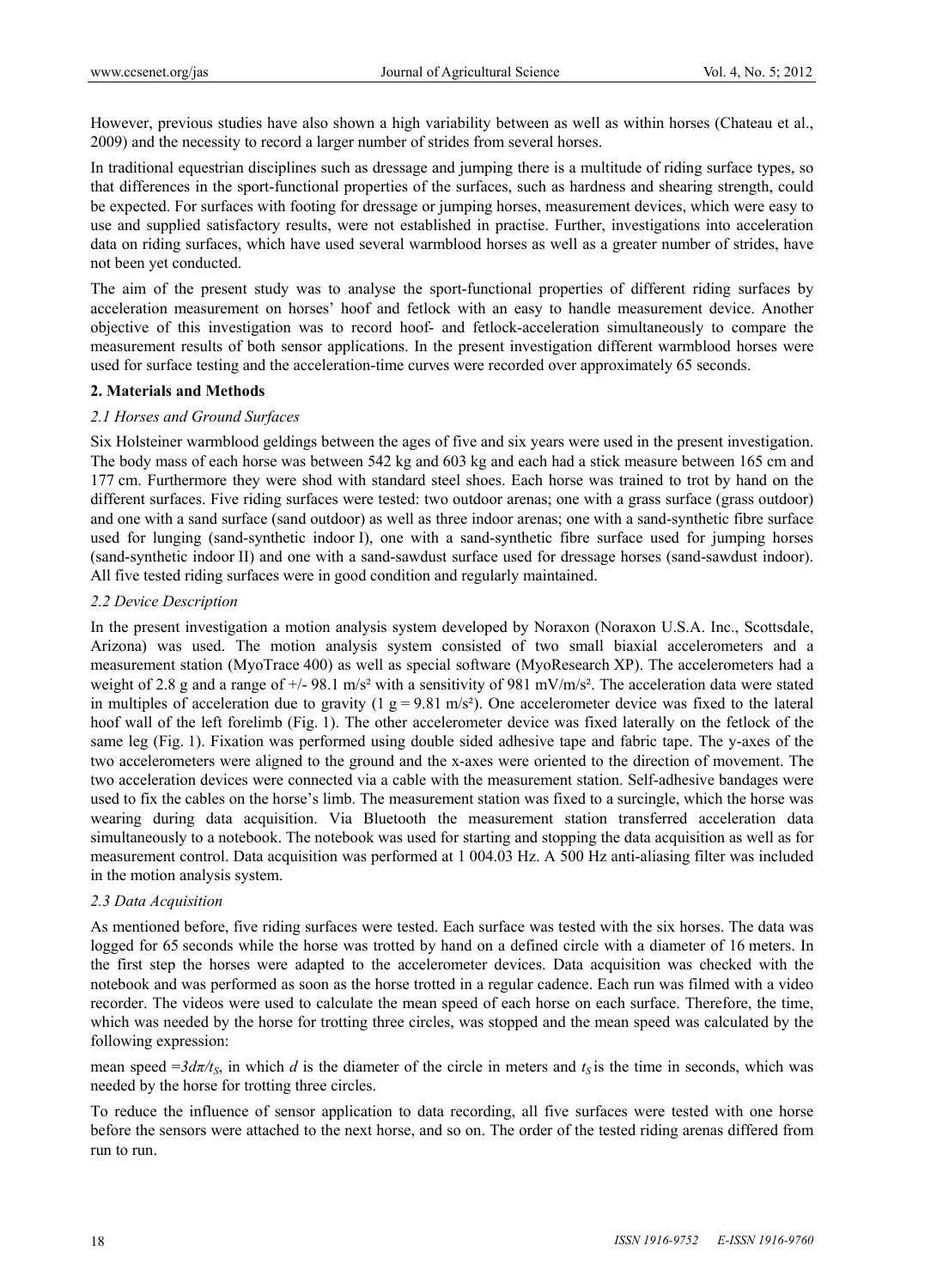# *2.4 Data Processing and Statistical Analysis*

The acceleration-time curves were cut in single hoof strikes by using an algorithm written in MATLAB (MATLAB, version R2010a, the MathWorks Inc., Natrick, Massachusetts). The algorithm detected the stance phase of the hoof where the acceleration of the y-axis approached for minimum 60 ms near zero. Preliminary tests showed that the largest number of correctly detected stance phases could be found with the mentioned algorithm. In a second step the single hoof strikes were cut into the hoof's take-off and landing phase. In the present study only the landing phase beginning with the second half of the swing phase and ending at the end of the hoof's breaking phase were used for statistical analysis. This approach was chosen because the hoof's landing phase is particularly important for the stress on the horse's limb (Drevemo, Hirtjén, & Johnston, 1994). Figure 2 shows a part of the acceleration-time curves measured on hoof and fetlock in y- and x-direction. For the evaluation of the sport-functional properties of the riding surfaces six acceleration data sets were used. Besides the analysis of the y-axis and x-axis of both acceleration sensors, the total acceleration represented by the resultant vector, which were also used in similar investigations (Chateau et al., 2009; Dallap Schaer, Ryan, Boston, & Nunamaker, 2006; Ryan, Dallap Schaer, & Nunamaker, 2006) was considered in this study:

- y-axis hoof-acceleration (yHOOF)
- x-axis hoof-acceleration (xHOOF)
- resultant vector of the hoof-acceleration (rHOOF)
- y-axis fetlock-acceleration (yFETLOCK)
- x-axis fetlock-acceleration (xFETLOCK)
- resultant vector of the fetlock-acceleration (rFETLOCK)

All six acceleration data sets were cut into single hoof's landing phases with the mentioned MATLAB program, which used the hoof's acceleration-time curves in y-axis direction. Between 61 and 78 strides of each horse on each surface were recorded.

For the acceleration-time curves during the hoof's landing phase of the six mentioned data sets, the root mean square value (RMS) was calculated by the formula  $=\sqrt{1/n}\sum_{i=1}^n x_i^2$ , in which  $x_i$  is the i-th observation of the acceleration signal and *n* is the total number of observations in the acceleration signal. The RMS-value integrates, in contrast to extreme values, several acceleration values. Barrey et al. (1991) stated that the RMS-value relates to the power content of vibrations during the hoof's breaking phase. Vibrations are associated with damaging effects on the locomotor apparatus of sport horses (Rooney, 1974). Additionally, the absolute value of the maximum deceleration (MAX) during impact, which was associated with the maximum stress on the horse's limb, was determined for each stride. Because of the fact that the MAX-values did not follow a normal distribution for all six data sets, only the maximum deceleration of the y-axis of the hoof-mounted sensor (yMAX) was statistically analysed.

The RMS-values of yHOOF, xHOOF, rHOOF, yFETLOCK, xFETLOCK and rFETLOCK as well as yMAX were statistically analysed by using a mixed model (SAS, version 9.1, SAS Institute inc., Cary, North Carolina). The model included the riding surface as a fixed effect, the horse and the interaction between horse and surface as random effects. The least square means were tested for significant differences between the surfaces including a Tukey-Kramer adjustment for multiple testing. In a second step, the acceleration data of hoof and fetlock were compared. The correlation coefficients for the residuals of the hoof- and fetlock-acceleration were calculated. Further, the correlation between the residuals of the x-axis and the y-axis of both sensors were computed.

## **3. Results**

The results of the mixed model showed a highly significant effect ( $p < 0.01$ ) of the fixed effect surface for yMAX and the RMS-values of all six acceleration data sets. The repeatability of the random effect horse was 0.28 for the variable yMAX, between 0.39 and 0.49 for the RMS-values of the hoof-mounted sensor (yHOOF, xHOOF, rHOOF) and between 0.19 and 0.23 for the RMS-values of yFETLOCK, xFETLOCK and rFETLOCK.

Table 1 shows the least square means of the variable yMAX and the RMS-values of the acceleration data measured on hoof (yHOOF, xHOOF, rHOOF) and fetlock (yFETLOCK, xFETLOCK, rFETLOCK). The riding surfaces were sorted according to the size of the least square means of yMAX, starting with the highest value. A higher acceleration value was associated with a higher degree of hardness of the surface. Both outdoor arenas showed higher hoof- and fetlock-acceleration values compared to the values of the three indoor arenas. The number of significant differences, which were determine between the least square means of the riding surfaces, differs among yMAX and the RMS-values of six data sets. The variable yMAX showed four significant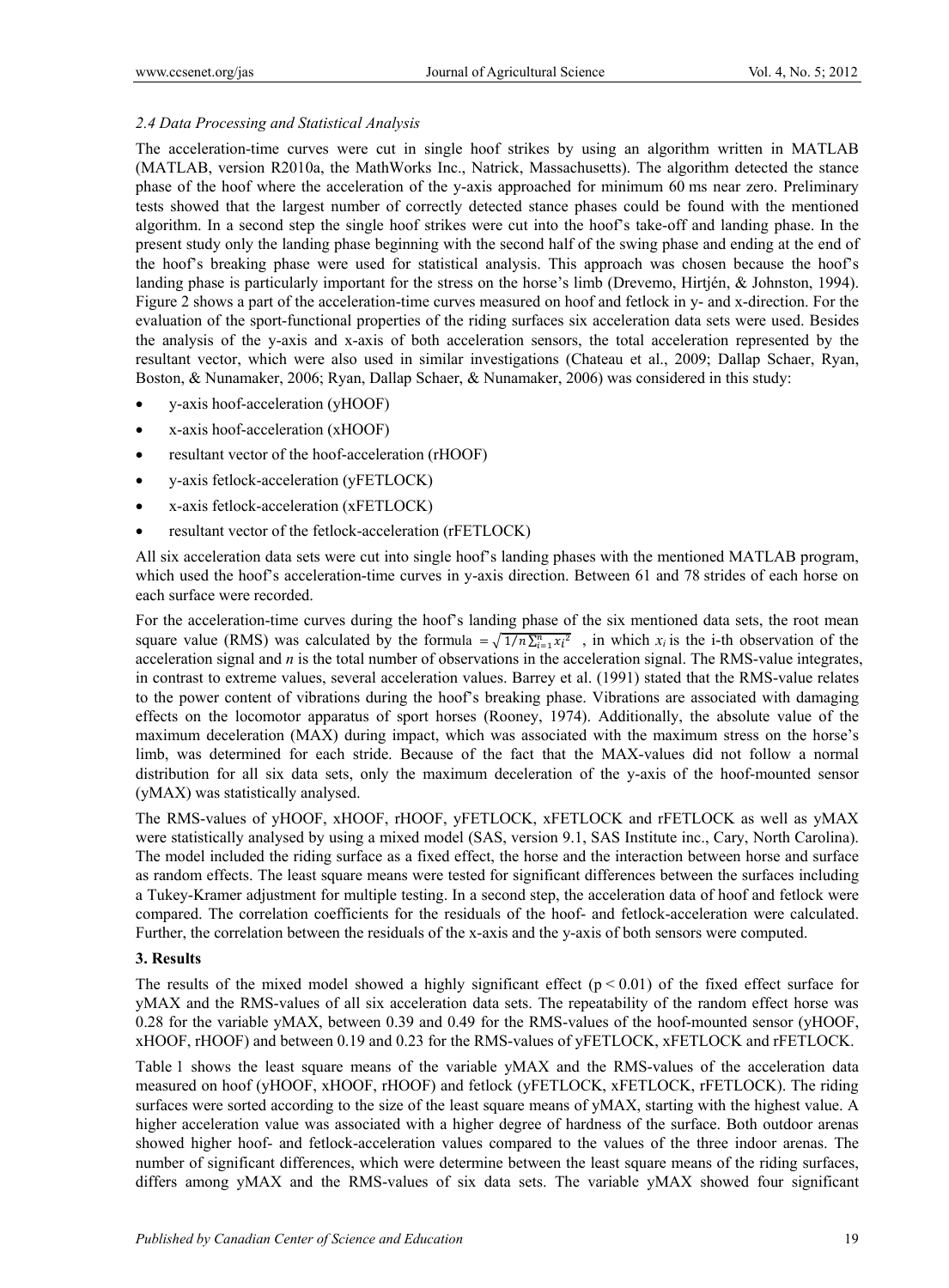differences  $(p < 0.05)$  between the investigated riding surfaces. Concerning the RMS-values of the y-axis hoof-acceleration (yHOOF), six significant differences ( $p < 0.05$ ) could be found. Considering the values measured on the y-axis of the fetlock-mounted sensor (yFETLOCK), the three indoor arenas differ significantly  $(p < 0.05)$  from the grass surface. Also the sand-synthetic I arena and the sand-sawdust indoor arena were significantly different  $(p < 0.05)$  from the sand outdoor arena. Concerning the x-axis of the hoof- and fetlock-acceleration (xHOOF, xFETLOCK) three significant differences between the least square means of the riding surfaces were determined. Therefore, a smaller number of significant differences could be found between the least square means of the x-axis acceleration compared with the y-axis acceleration. Furthermore, it should be noted that for the variable yMAX as well as the RMS-values of the five data sets yHOOF, yFETLOCK, xHOOF, rHOOF and rFETLOCK the acceleration values of the grass outdoor arena differ significantly ( $p < 0.05$ ) from the indoor arenas. Concerning the values of the resultant vector of both sensors (rHOOF, rFETLOCK), the order and the significant differences between the least square means of the riding surfaces are similar to the results of the single axes data sets. There were significant differences ( $p < 0.05$ ) between the grass surface and the indoor arenas, and no significant differences between the indoor arenas (Tab. 1).

The residuals of the variable yMAX and the RMS-values of yHOOF were high positiv correlated ( $r = 0.81$ ). Further, positive correlations between the residuals of the hoof and fetlock RMS-values for both axes  $(r_{y-axis} = 0.43; r_{x-axis} = 0.52)$  and the resultant vector  $(r_{resultant} = 0.63)$  were found. Equally, the x-axis and the y-axis of the hoof-mounted sensor (xHOOF, yHOOF) were positivly correlated  $(r_{\text{hoof}} = 0.44)$  as well as the values of yFETLOCK and xFETLOCK ( $r_{\text{fetlock}} = 0.68$ ). All calculated correlations were highly significant ( $p < 0.01$ ).

Comparing the least square means of both sensor applications, the least square means of the hoof-mounted sensor were higher in the x-axis direction (yHOOF) and for the resultant vector (rHOOF) than the least square means of yFETLOCK and respectively rFETLOCK. Further, the values of the x-axis of both sensors were larger than the values of the y-axis of the respective sensor.

#### **4. Discussion**

The present study was designed to analyse sport-functional properties of different riding surfaces by acceleration measurement on horse's hoof and fetlock.

The measurement system, being used in the present study included two biaxial sensors. The sensors were fixed on the lateral hoof wall and fetlock with the y-axes directed to the ground and the x-axes were oriented to the direction of movement. Because of the shape of the hoof, the vertical hoof-acceleration would not be fully recorded. Further, the acceleration of the transversal (medio-lateral) axis would not be acquired. The capture of all three axes seems to be quiet better, but during the hoof impact only a small transversal acceleration could be expected. Equally, similar investigations by Burn (2006), Gustås et al. (2006) and Setterbo et al. (2009) did not integrated the transversal hoof-acceleration.

Further, it must be noted that the used acceleration sensors had a relatively small range compared with accelerometers, being used in earlier investigations (Barrey et al., 1991; Benoit, Barrey, Regnault, & Brochet, 1993; Burn, 2006; Chateau et al., 2009; Dallap Schaer et al., 2006; Gustås et al., 2006; Ratzlaff et al., 2005). The results of the statistical analysis of the variable yMAX showed that the range was sufficient for measure hoof-acceleration data in slow trot on riding surfaces. But a larger range seems to be more suitable especially for harder surfaces and faster gaits, because among others Burn (2006) measured on average a maximum hoof-acceleration of 17 g during impact in trot on sand and 504 g on tarmac.

Additionally, the sampling rate of the acceleration measurement system was relatively low, compared with previous studies (Barrey et al., 1991; Benoit et al., 1993; Burn, 2006; Chateau et al., 2009; Dallap Schaer et al., 2006; Gustås et al., 2006; Ratzlaff et al., 2005). Burn, Wilson, and Nason (1997) concluded that a sampling rate of minimum 2 500 Hz was needed, because more than 98.2 % of the hoof-acceleration signal energy, which was measured in trot on a concrete surface, was below 625 Hz and over 99 % of the energy was below 1 250 Hz. But on riding surfaces, which were investigated in the current study, lower frequencies could be expected, than on a concrete runway. Therefore, a sampling rate of 1 000 Hz seems to be sufficient for data recording and would equally used in similar studies by Setterbo et al. (2009) and Witte, Knill, and Wilson (2004). Advantages of the acceleration sensors, being used in this study, were the wireless data transfer and the possibility to control data acquisition simultaneously using a notebook. Because of the unrestricted recording time it was possible to record a large number of acceleration data. The repeatability of the random effect horse was between 0.19 and 0.49; this showed the high variability within horses. These results were in line with Chateau et al. (2009), who demonstrated a high variability within horses in acceleration data during hoof impact on the ground as well as a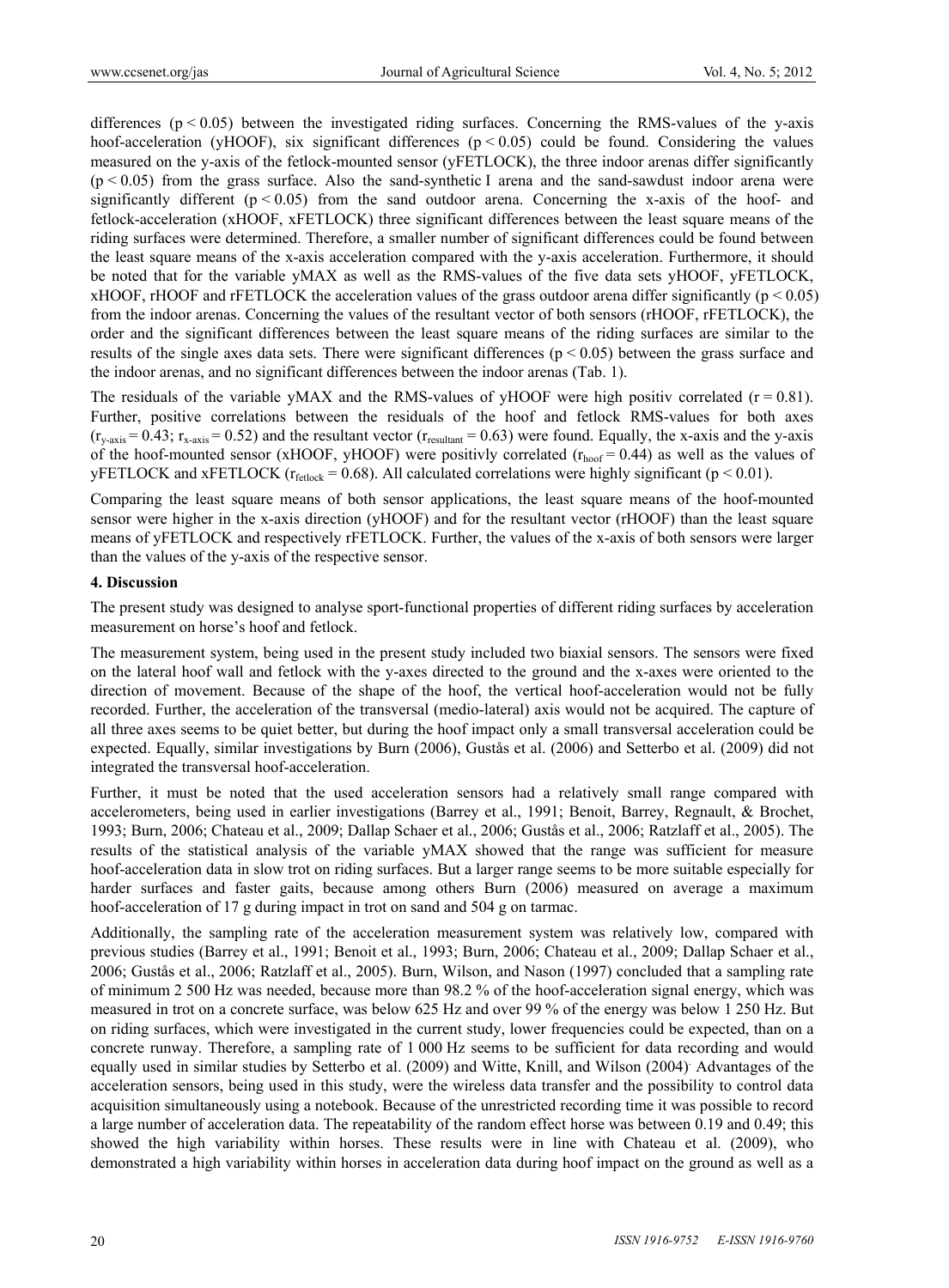high between-horse variability. Therefore, the recording of a sufficiently large database was necessary for robust statistical results.

In the current study, the order of the least square means of the different riding surfaces was comparable for the six data sets. The number of significant differences, determined by the statistical analysis, varied between yMAX, yHOOF, xHOOF, rHOOF, yFETLOCK, xFETLOCK and rFETLOCK. This outcome could be explained by the different orientation of x- and y-axes during the hoof's landing phase as well as by the characteristics of impact power during hoof landing. Further, the acceleration values of the x-axis represented the shearing strength, while values of the y-axis illustrated the force reduction. In the present investigation the values of the x-axis were larger for both sensors (xHOOF, xFETLOCK) than the respective y-axis acceleration. Therefore, the load on the x-axis during hoof landing was higher than in the y-axis direction. However, the consideration of the resultant vector could be useful to reduce the influence of the orientation of the axes during hoof landing and to illustrate the total acceleration.

The highest yMAX-value as well as the highest RMS-values on hoof and fetlock in both directions as well as the resultant vector were recorded on the grass surface and the sand outdoor arena. These results were expected because both surfaces showed a low vertical deformation when the hoof touched the ground. Equally, these results are partly similar to previous investigations. Likewise, Ryan et al. (2006) obtained larger acceleration values measured on a grass paddock compare to an indoor arena and a standard dirt racetrack. Larger acceleration values generally result in increased root mean square values and indicate a higher degree of hardness of the ground surface. Harder track surfaces have also been associated with an increase in injuries (Williams et al., 2001). The sand-sawdust indoor arena in the study is normally used for dressage horses and showed the lowest acceleration values for all six data sets. This outcome could be explained by the larger vertical deformation shown when the hoof touched the ground. Furthermore, arenas with footing for dressage horses are mostly softer than surfaces for jumping horses. Lower acceleration values are associated with a softer surface and a decrease in the stress on the horse's limb. But nevertheless, too soft surfaces could result in injuries on the horse's locomotor system. The levels of yMAX and the RMS-values, which were measured in the current study, were in line with the maximum deceleration and the RMS-values measured by Barrey et al. (1991) on sand, sand-sawdust, gravel-sand and wood chips surfaces. It must be noted that in earlier studies larger hoof-acceleration values during impact in trot were recorded. For example Gustås et al. (2006) recorded vertical hoof-accelerations during trotting  $(3.0 - 5.7 \text{ m/s})$  on sand up to approximately 400 m/s<sup>2</sup>. The differences between the acceleration values recorded in the present study and values measured in earlier investigations could be explained by differences in the used acceleration sensors, sensor mounting, horses gait and surface properties.

Comparing the values of the hoof- and fetlock-mounted sensor, the fetlock-acceleration (rFETLOCK) showed lower acceleration values than the resultant vector of the hoof-mounted sensor (rHOOF). This outcome was expected, because the fetlock-mounted sensor was fixed on the skin, which was able to attenuate high acceleration amplitudes during hoof landing by skin displacement. Additionally the anatomy of the hoof and the interphalangeal joints(Gustås, Johnston, Roepstorff, & Drevemo, 2001) as well as the metacarpophalangeal joint buffered the acceleration during the hoof's landing phase to prevent damage caused by high impact of force.

## **5. Conclusion**

The present study illustrates that both sensor applications as well as both axes and the resultant vector are suitable for the assessment of the sport-functional properties of riding surfaces. Concerning the riding surfaces it must be noted that the grass outdoor arena showed the highest degree of hardness, while the sand-sawdust indoor arena was the softest surface. A final evaluation whether a riding surface is too hard or too soft could not be done. This questioning could be the subject of further investigations.

## **References**

Barrey, E. (1999). Methods, Applications and Limitations of Gait Analysis in Horses. *Veterinary Journal, 157*, 7-22. http://dx.doi.org/10.1053/tvjl.1998.0297

Barrey, E., Landjerit, B., & Wolter, R. (1991). Shock and vibration during the hoof impact on different track surfaces. In S.G.B. Persson, A. Lindholm, & L.B. Jeffcott (Eds.), *Equine Exercise Physiology 3* (pp.97-106). Davis, CA: ICEEP.

Benoit, P., Barrey, E., Regnault, J. C., & Brochet, J. L. (1993). Comparison of the damping effect of different shoeing by the measurement of the hoof acceleration. *Acta Anatomica, 146*, 109-13. http://dx.doi.org/10.1159/000147430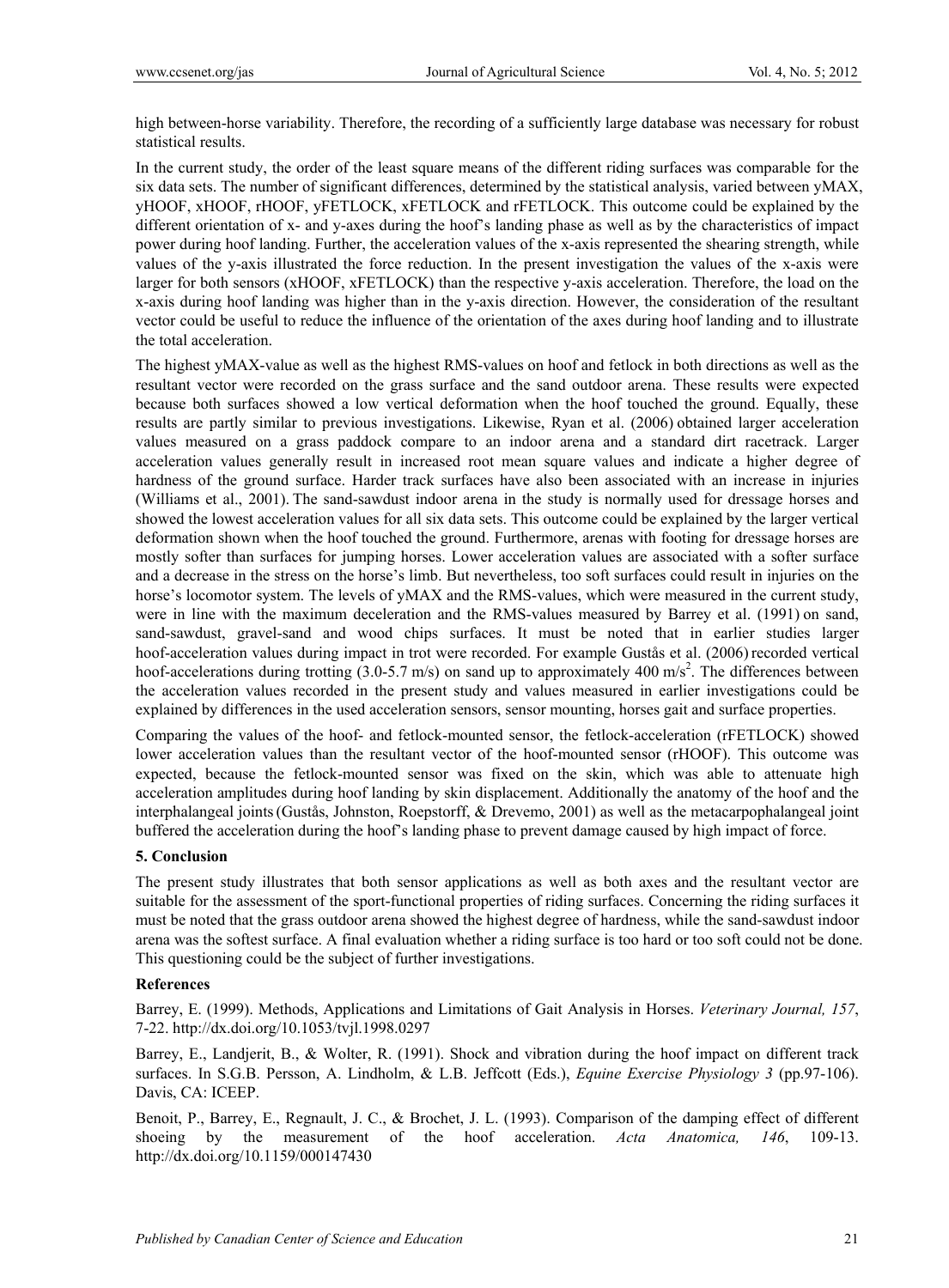Burn, J. F. (2006). Time domain characteristics of hoof-ground interaction at the onset of the stance phase. *Equine veterinary Journal, 38*, 657-663. http://dx.doi.org/10.2746/042516406X159098

Burn, J. F., Wilson, A., & Nason, G. P. (1997). Impact during equine locomotion: techniques for measurement and analysis. *Equine veterinary Journal Supplement, 23*, 9-12.

Chateau, H., Robin, D., Falala, S., Pourcelot, P., Valette, J.-P., Ravary, B., et al. (2009). Effects of a synthetic all-weather waxed track versus a crushed sand track on 3D acceleration of the front foot in three horses trotting at high speed. *Equine veterinary Journal, 41*, 247-251. http://dx.doi.org/10.2746/042516409X394463

Dallap Schaer, B. L., Ryan, C. T., Boston, R. C., & Nunamaker, D. M. (2006). The horse-racetrack interface: A preliminary study on the effect of shoeing on impact trauma using a novel wireless data acquisition system. *Equine veterinary Journal, 38*, 664-670. http://dx.doi.org/10.2746/042516406X156389

Drevemo, S., Hirtjén, G., & Johnston, C. (1994). Drop hammer tests of Scandinavian harness racetracks. *Equine veterinary Journal Supplement, 17*, 35-38.

Gustås, P., Johnston, C., Roepstorff, L., & Drevemo, S. (2001). In vivo transmission of impact shock waves in the distal forelimb of the horse. *Equine veterinary Journal Supplement, 33*, 11-15.

Gustås, P., Johnston, C., & Drevemo, S. (2006). Ground reaction force and hoof deceleration patterns on two different surfaces at the trot. *Equine Comparative Exercise Physiology, 3*, 209-216. http://dx.doi.org/10.1017/S147806150667607X

Pratt, G.W. (1997). Model for injury to the foreleg of the Thoroughbred racehorse. E*quine veterinary Journal Supplement, 23*, 30-32.

Ratzlaff, M. H., Wilson, P. D., Hutton, D. V., & Slinker, B. K. (2005). Relationships between hoof-acceleration patterns of galloping horses and dynamic properties of the track. *American Journal of Veterinary Research, 66*, 589-595. http://dx.doi.org/10.2460/ajvr.2005.66.589

Rooney, J. R. (1974). *Biomechanics of Lameness* (2nd ed.). Huntington, NY: Robert Krieger.

Ryan, C. T., Dallap Schaer, B. L., & Nunamaker, D. M. (2006). A novel wireless data acquisition system for the measurement of hoof accelerations in the exercising horse. *Equine veterinary Journal, 38*, 671-674. http://dx.doi.org/10.2746/042516406X156361

Setterbo, J. J., Garcia, T. C., Campbell, I. P., Reese, J. L., Morgan, J. M., Kim, S. Y., et al. (2009). Hoof accelerations and ground reaction forces of Thoroughbred racehorses measured on dirt, synthetic, and turf track surfaces. *American Journal of Veterinary Research, 70*, 1220-1229. http://dx.doi.org/10.2460/ajvr.70.10.1220

Williams, R. B., Harkins, L. S., Hammond, C. J., & Wood, J. L. N. (2001). Racehorse injuries, clinical problems and fatalities recorded on British racecourses from flat racing and National Hunt racing during 1996, 1997 and 1998. *Equine veterinary Journal, 33*, 478-486. http://dx.doi.org/10.2746/042516401776254808

Witte, T. H., Knill, K., & Wilson, A. M. (2004). Determination of peak vertical ground reaction force from duty factor in the horse (Equus caballus). *Journal of Experimental Biology, 207*, 3639-3648. http://dx.doi.org/10.1242/jeb.01182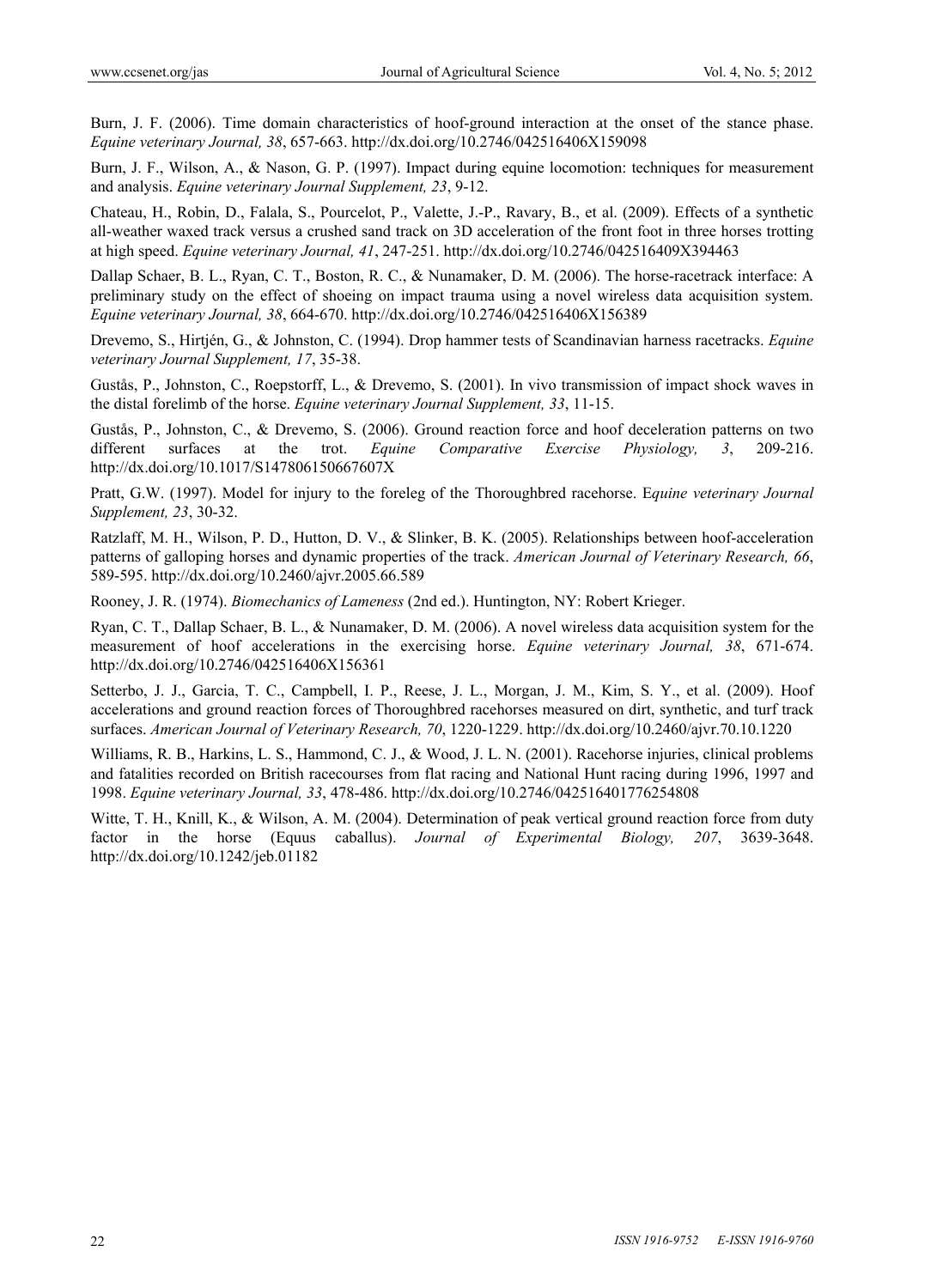|                | Mean<br>speed | yMAX          | yHOOF          | <b>yFETLOCK</b>   | <b>xHOOF</b> | <b>xFETLOCK</b>   | rHOOF             | <b>rFETLOCK</b>   |
|----------------|---------------|---------------|----------------|-------------------|--------------|-------------------|-------------------|-------------------|
| Grass outdoor  | 3.33          | $7.88^{a*}$   | $1.62^{\rm a}$ | $1.25^{\rm a}$    | $1.81^a$     | $1.80^a$          | $2.45^{\circ}$    | $2.20^{\rm a}$    |
|                | (0.13)        | (0.58)        | (0.11)         | (0.07)            | (0.13)       | (0.07)            | (0.16)            | (0.09)            |
| Sand outdoor   | 2.99          | $7.27^{a,b}$  | $1.56^{a,b}$   | $1.21^{a,b}$      | $1.66^{a,b}$ | $1.76^{a,b}$      | $2.29^{a,b}$      | $2.15^{a,b}$      |
|                | (0.19)        | (0.58)        | (0.11)         | (0.07)            | (0.13)       | (0.07)            | (0.16)            | (0.09)            |
| Sand-synthetic | 3.43          | $6.55^{b,c}$  | $1.44^{b,c}$   | $0.99^{\circ}$    | $1.51^{b}$   | $1.60^{b,c}$      | $2.11^{b,c}$      | 1.89 <sup>c</sup> |
| indoor I       | (0.22)        | (0.58)        | (0.11)         | (0.07)            | (0.13)       | (0.07)            | (0.16)            | (0.09)            |
| Sand-synthetic | 3.18          | $6.46b^{b,c}$ | $1.43^{c,d}$   | $1.06^{b,c}$      | $1.56^{b}$   | $1.63^{a,c}$      | $2.13^{b,c}$      | $1.95^{b,c}$      |
| indoor II      | (0.32)        | (0.58)        | (0.11)         | (0.07)            | (0.13)       | (0.07)            | (0.16)            | (0.09)            |
| Sand-sawdust   | 3.37          | $5.46^\circ$  | $1.31^{\rm d}$ | 0.99 <sup>c</sup> | $1.47^b$     | 1.58 <sup>c</sup> | 1.99 <sup>c</sup> | 1.87 <sup>c</sup> |
| indoor         | (0.27)        | (0.58)        | (0.11)         | (0.07)            | (0.13)       | (0.07)            | (0.16)            | (0.09)            |

Table 1. Mean speed of the horses (in m/s) as well as the least square means and standard errors (in g) of yMAX and the RMS-values of the acceleration data measured on hoof and fetlock during the hoof's landing phase on the five riding surfaces

\*) Different superscript letters within a column indicate significant differences ( $p < 0.05$ )



Figure 1. Sensor application and alignment of the axes on hoof and fetlock